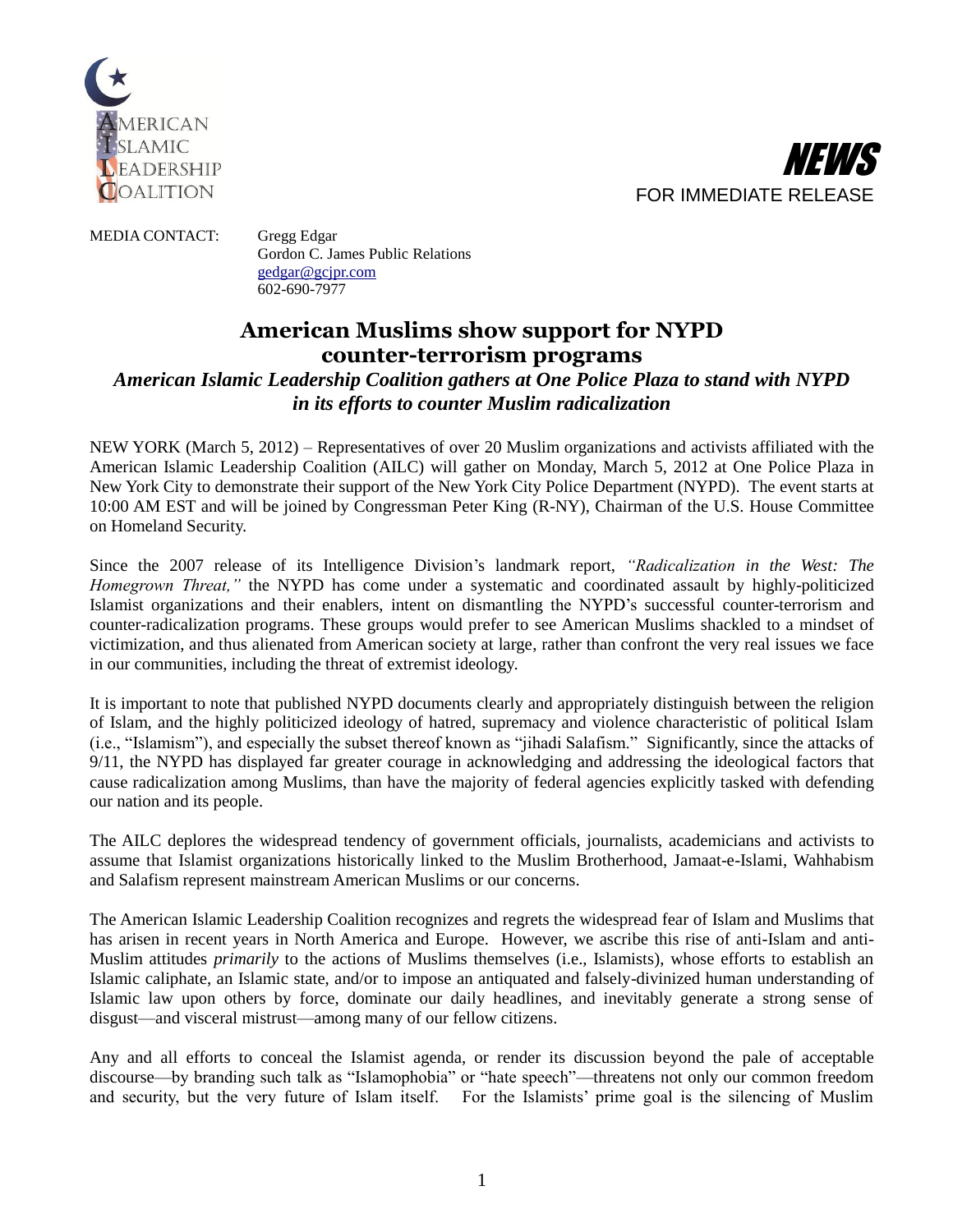opposition, and of any voice in the Muslim world that would challenge their monolithic, sterile and shallow understanding of Islam, which lacks the spirituality that enables religion to serve as a true path to God.

A campaign of vilification waged by the Council on American-Islamic Relations (CAIR) and its allies against the NYPD has reached new heights over the past six weeks, with no less than eight separate stories having appeared in the *New York Times* from January 24 – February 15, 2012, including an editorial from its editorial board and a page one feature, which concern the screening of a film entitled *The Third Jihad* to some 1,400 NYPD officers while they waited for a training program.

In light of the swirling controversy over the New York Police Department's counter-terrorism and counterradicalization practices, we feel it is our civic, moral and religious duty to publicly address a number of issues raised by this controversy.

We have viewed *The Third Jihad*, and regard the information presented therein to be both factually accurate, and important for our fellow Muslim and non-Muslim citizens to understand, debate and address. *The Third Jihad* is narrated by Dr. Zuhdi Jasser, an AILC founding member, and a devout Muslim, physician and former Lieutenant Commander in the United States Navy. At the very outset of the film Dr. Jasser states, *"This is not a film about Islam. It is about the threat* of '*radical*' *Islam. Only a small percentage of the world's 1.3 billion Muslims are radical."*

*The Third Jihad* explicitly distinguishes between the religion of Islam, and the highly politicized ideology of religious hatred, supremacy and violence characteristic of Islamism. While the film does not examine the pluralistic, tolerant and spiritual traditions of Islam that lie at the heart of our own understanding thereof, this does not imply that the film is inaccurate in its depiction of what it specifically terms "*radical* Islam," as exemplified by movements such as al-Qaeda, the Taliban, Wahhabism (aka "Salafism") and the Muslim Brotherhood.

Notwithstanding Islamist claims to the contrary, we believe there is nothing inappropriate about the NYPD or other security agencies using the film *The Third Jihad* to help their staff understand and recognize the ideology that underlies and animates Islamist terrorism.

In recent weeks, other media outlets have targeted the NYPD for its community policing, and its monitoring efforts on college campuses, alleging that these constitute religious discrimination and profiling.

The AILC affirms that all inhabitants of the United States are entitled to equal protection under the law, regardless of race, ethnicity and religion. However, there is a major distinction between alleged religious profiling and sound law enforcement. As Mayor Bloomberg stated recently:

"*We cannot repeat the mistakes we made after the 1993 bombing and slack in our vigilance…Reacting after the fact is not enough…We do not target individuals based on race or religion…We follow all possible leads wherever they take us."*

The issue at hand is not "improper surveillance." Rather, it is the responsibility of the NYPD to know the communities it must serve and protect, and to anticipate any terrorist threats thereto, including those that arise from the ideological indoctrination of Muslims with a "jihadi-Salafi" mindset. In regard to the legality of the NYPD's activities, we note that according to the modified Handschu guidelines, "[f]or the purpose of protecting or preventing terrorist activities, NYPD is authorized to visit any place and attend any event that is open to the public, on the same terms and conditions as members of the public generally."

To our knowledge, no NYPD counter-terrorism cases have given rise to departmental abuses of power. Nor have any of the scurrilous attacks directed against the NYPD cited specific legal improprieties known to have occurred. We find it particularly disturbing that while seeking to undermine public confidence in the NYPD through